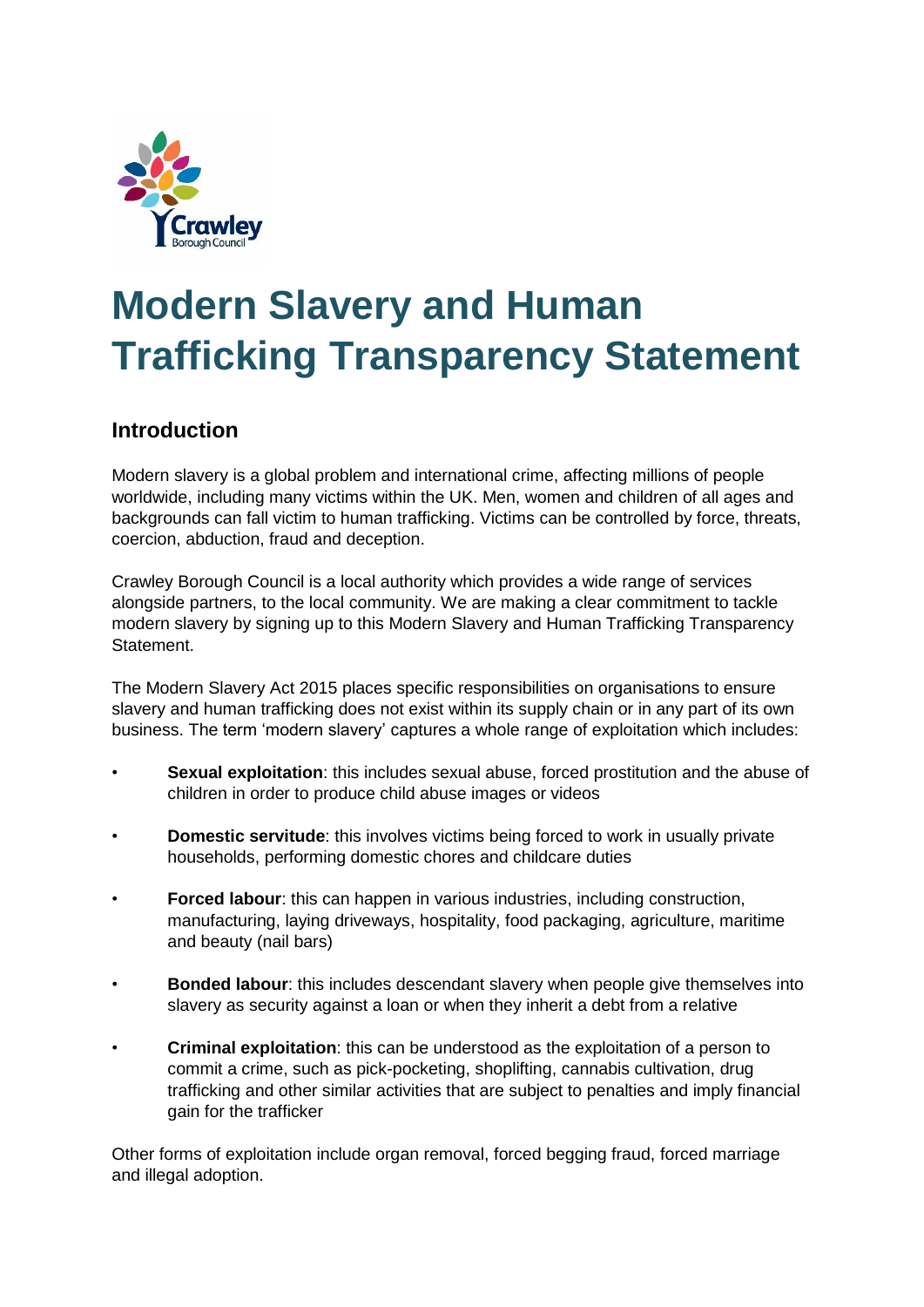#### **Our responsibilities**

The abuse of human rights in our supply chains through modern slavery is gaining greater awareness. The Council has a responsibility to prevent slavery and human trafficking within our supply chain and in any part of the organisation. It expects the same high standards from all of our contractors, suppliers and other business partners.

This Statement sets out the Council's actions and commitments to understand all potential modern slavery risks related to our activities and to put in place steps to combat and prevent acts of slavery and human trafficking within our business and supply chains. It applies to everyone working for the Council or on our behalf in any capacity. The Councils Corporate Management Team has overall responsibility for ensuring this Statement complies with our legal and ethical obligations, and that all those under the Council's control comply with it.

The Council's commitment to addressing the issue of modern slavery in its business and supply chains will be communicated to all suppliers, contractors, and business partners at the outset of its business relationship with them and reinforced as appropriate thereafter.

### **Our Policies**

The Council has a number of internal policies that help to ensure we are conducting business in an ethical and transparent manner and support compliance with Modern Slavery Act. These include;

- Procurement Code and wider Public Contract Regulations 2015
- Code of Conduct
- Equality, Diversity, and Inclusion Policy
- Safeguarding Policy
- Whistle-blowing policy

## **Due Diligence and Supply Chain Management**

The Shared Procurement Service, who deal with most contracts worth £50,000 or more, will take the lead on tackling modern slavery within our supply chains, and will work in conjunction with stakeholder departments who may face the greatest risk of procuring goods, services or works associated with this crime. They will undergo training to ensure they are aware of the risks and issues and how to mitigate these in the procurement process.

The Council expects all suppliers regardless of size to actively work towards mitigating the risk of modern slavery within their organisations and its supply chain and may request evidence to demonstrate steps taken. In addition, the Shared Procurement Service has processes and due diligence mechanisms in place to ensure that modern slavery is tackled by its supply chain. These include:

 AII relevant suppliers that wish to tender for Council contracts must provide evidence that they have met the requirements of the Modern Slavery Act 2015 to be able to bid – this is included in our Self-Declaration document contained in the tender pack. Any supplier who fails to evidence their compliance shall be excluded from participating further in the tender process.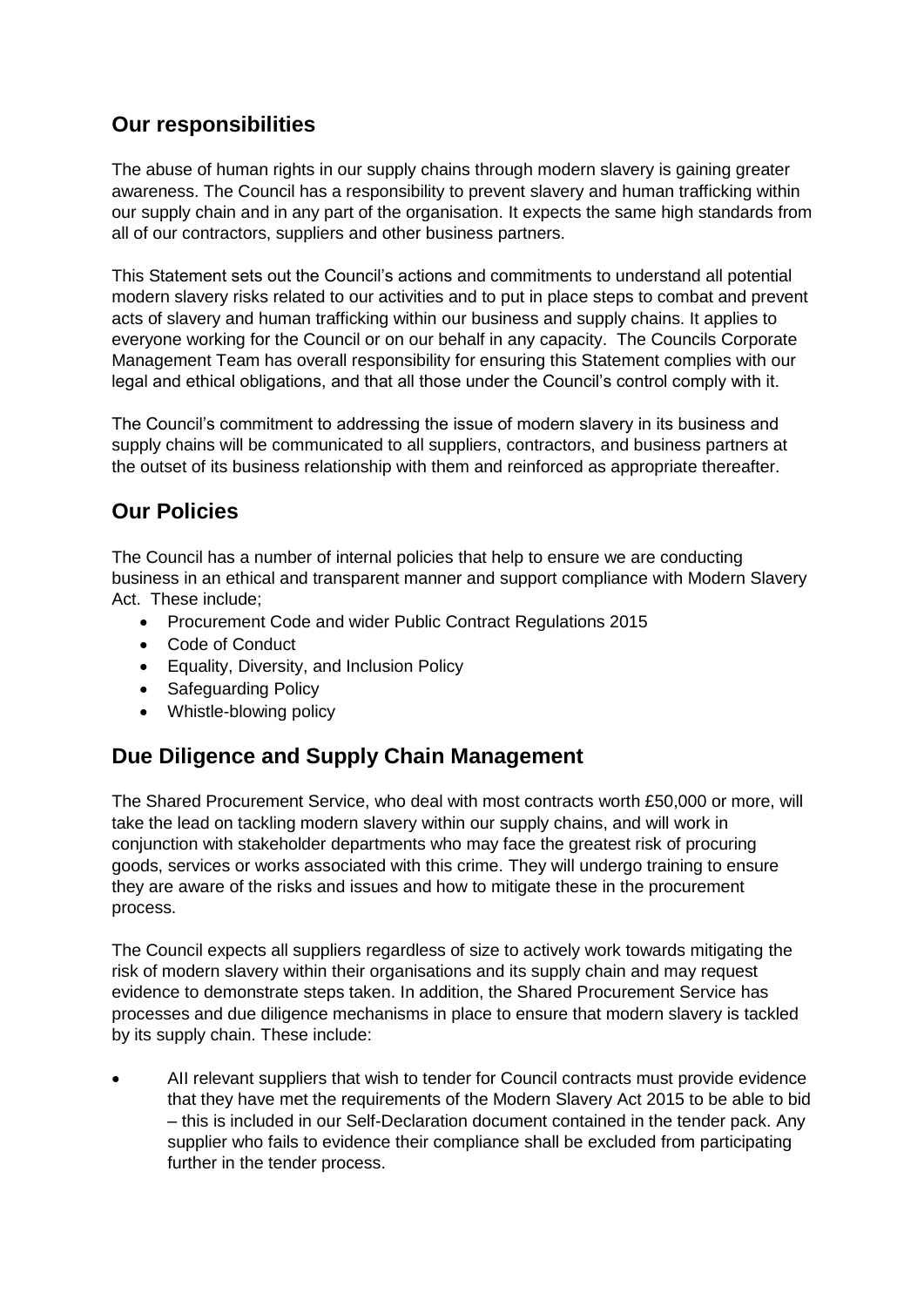- As part of our contract management processes, we undertake annual gathering and reviewing of Modern Slavery Statements for all suppliers with an annual turnover of £36m and over.
- We will include clauses in our standard contract terms that specify the supplier's contractual obligation concerning modern slavery.
- For all Above Threshold contracts or contracts where we believe there are likely to be greater supply chain risks, we will assess suppliers' recruitment policies and procedures to ensure that they are minimising the risk of modern slavery in their organisation.

The Shared Procurement Service commits to undertaking an annual risk assessment of its supply chain and will deliver training and guidance to contract managers to highlight the potential modern slavery risks.

The Council aims to monitor the commitments which our suppliers have pledged, including the identification and management of risks in relation to modern slavery and human trafficking. This is done by:

- Increasing openness, transparency and efficiency in the management of supply chains
- Improving ability to identify strengths, weaknesses, opportunities and threats in supply chains
- Improving communications with suppliers
- Enhancing relationships with suppliers

# **Our commitment**

- We will disclose any identified instances of modern slavery.
- We will monitor our supply chains and report on any issues identified through non-compliance or insufficient information provided.
- We will ensure relevant staff have access to and are completing mandatory training which supports the Modern Slavery Act.
- We will evaluate the effectiveness of the training annually via feedback from participants.
- We will encourage the reporting of suspicions of slavery through the Council's Modern Slavery Single Point of Contact (SPOC). For Crawley Borough Council this is the Community Safety Officer.
- We will notify the Secretary of State of suspected victims of slavery or human trafficking under Sections 43, 52 and 54 of the Modern Slavery Act 2015.